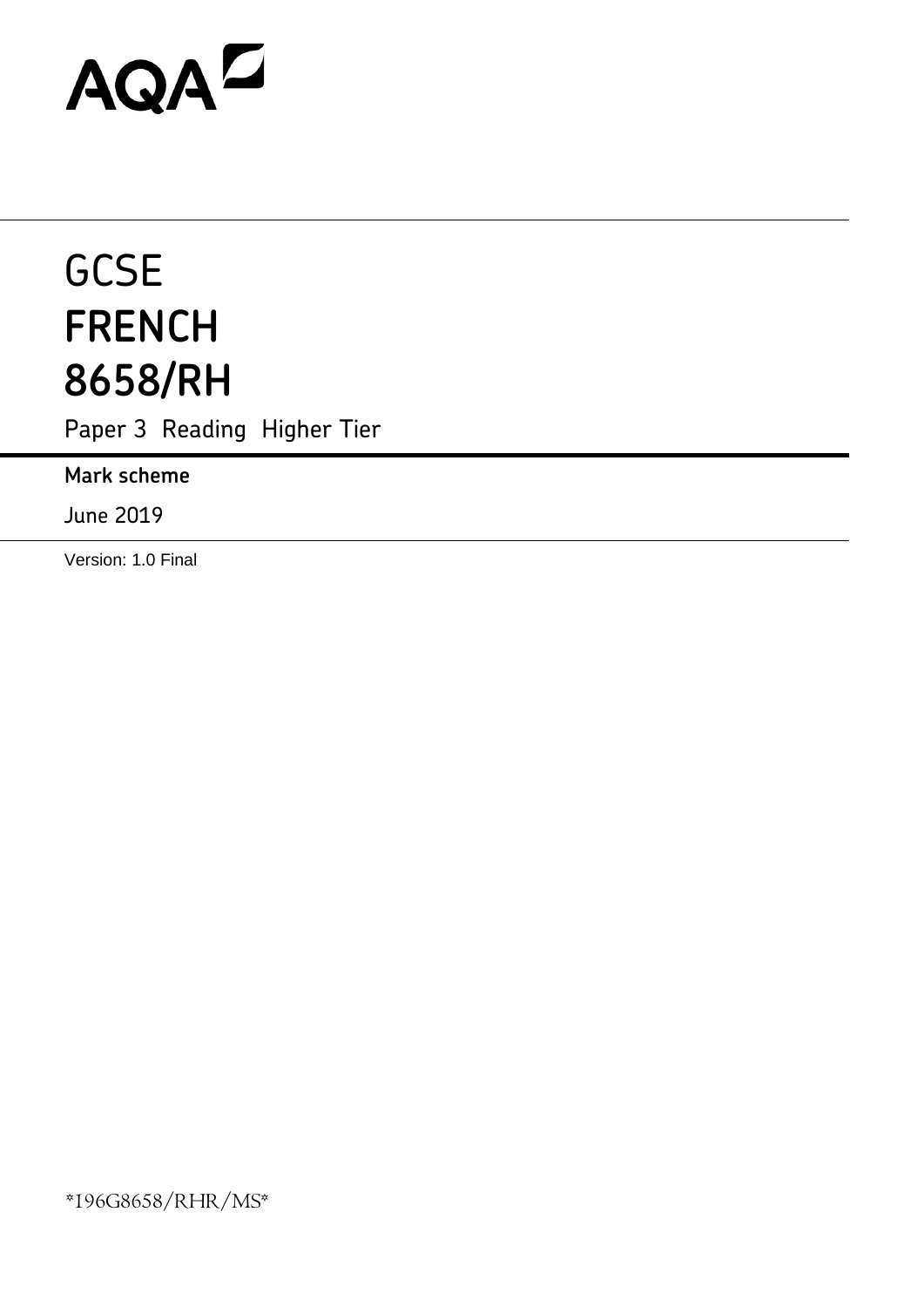Mark schemes are prepared by the Lead Assessment Writer and considered, together with the relevant questions, by a panel of subject teachers. This mark scheme includes any amendments made at the standardisation events which all associates participate in and is the scheme which was used by them in this examination. The standardisation process ensures that the mark scheme covers the students' responses to questions and that every associate understands and applies it in the same correct way. As preparation for standardisation each associate analyses a number of students' scripts. Alternative answers not already covered by the mark scheme are discussed and legislated for. If, after the standardisation process, associates encounter unusual answers which have not been raised they are required to refer these to the Lead Examiner.

It must be stressed that a mark scheme is a working document, in many cases further developed and expanded on the basis of students' reactions to a particular paper. Assumptions about future mark schemes on the basis of one year's document should be avoided; whilst the guiding principles of assessment remain constant, details will change, depending on the content of a particular examination paper.

Further copies of this mark scheme are available from aqa.org.uk

#### **Copyright information**

For confidentiality purposes acknowledgements of third-party material are published in a separate booklet which is available for free download from www.aga.org.uk after the live examination series.

Copyright © 2019 AQA and its licensors. All rights reserved.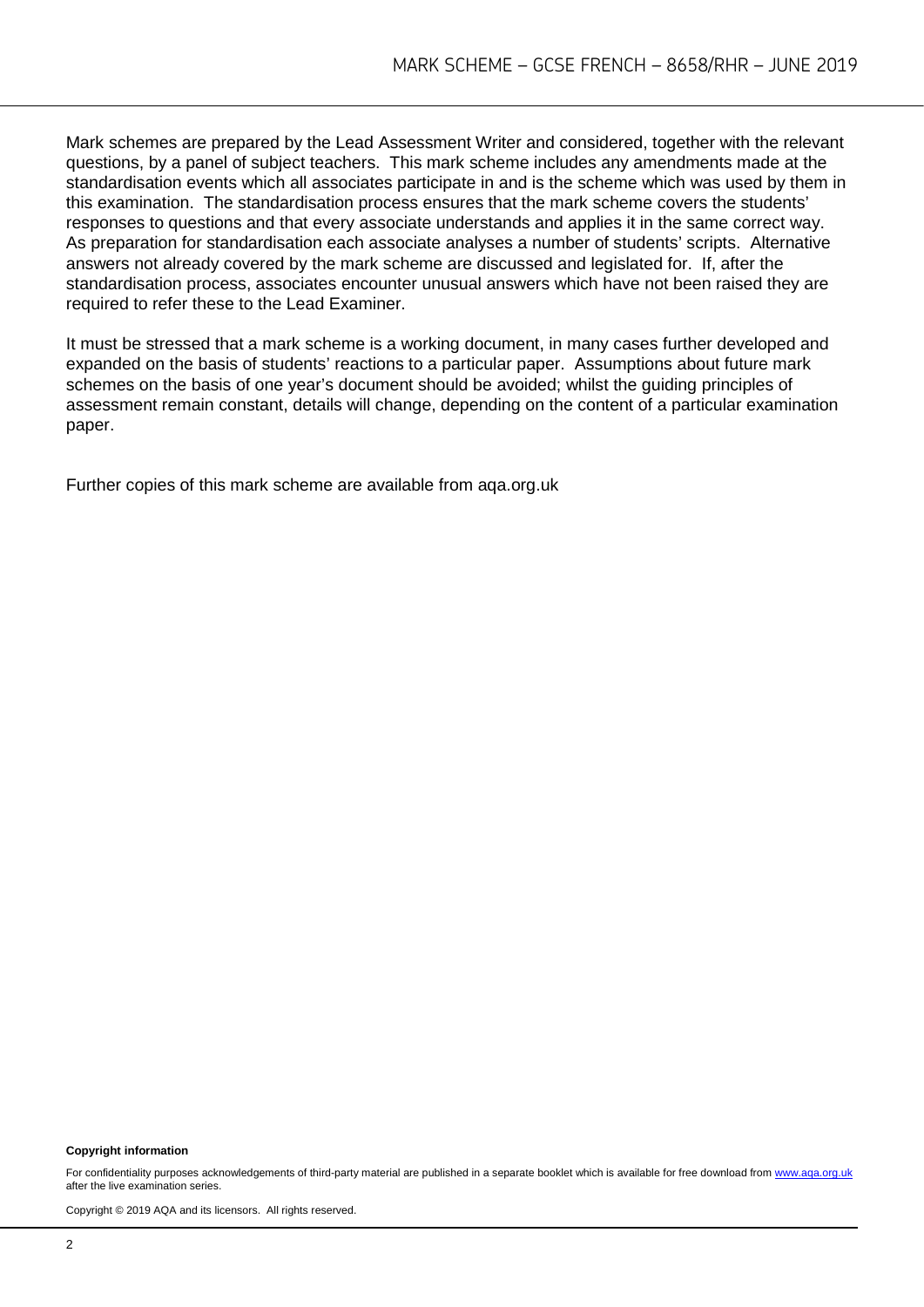### Listening and Reading tests

#### General principles of marking

Non-verbal answers

Follow the mark scheme as set out.

#### **Verbal answers (English or target language)**

1. The basic principle of assessment is that students should gain credit for what they know, understand and can do; provided their written response communicates the required message without ambiguity, it will get the mark. The following guidance should be borne in mind when marking.

- (a) Credit should be given for all answers which convey the key idea required intelligibly and without ambiguity. This applies whether the answer is in English or target language. A separate assessment of spelling, punctuation and grammar is not required because of the nature of the answers. However, these aspects are an integral part of assessing communication and marks cannot be awarded where errors in spelling, punctuation or grammar lead to a failure to communicate the required information **without ambiguity**.
- (b) Where a student has given alternatives or additional information in an answer, the following criteria should be applied: - if the alternative/addition does not contradict the key idea/make it ambiguous, **accept** - If the alternative/addition contradicts the key idea or makes it ambiguous, **reject**.
- (c) Where numbered lines are given within a question/section of a question, credit should be given for correct answers, no matter which line they appear on.
- (d) Where a question has more than one **section (eg (i) and (ii)**, a candidate may include as part of the answer to one section the information required to answer another section. Eg, in Listening, information required to answer section (ii) might be given as part of the answer to section (i). In such cases, credit should be given for having answered section (ii), provided that no incorrect answer has been given for that section in the correct place on the question paper.

2. In questions where students are asked to give for example a list of three items, only the first three items they write down should be considered for assessment purposes.

3. No mark scheme can cover all possible answers. When in doubt, look for the key idea.

4. Where a student has crossed out an answer and what was underneath remains legible then it should be marked. When part of an answer is crossed out, then only what remains should be considered.

5. .../.. means that these are acceptable alternative answers in the mark scheme. (.....) means that this information is not needed for full marks to be awarded.

6. In questions which are T/F/? or √/X/? in either Section A or Section B, a mix and match approach should be tolerated and credit given where it is clear and unambiguous (eg consistent use by the candidate). If candidates write 'True' instead of 'V' for Vrai in Section B, this should also be credited despite the wrong language being used.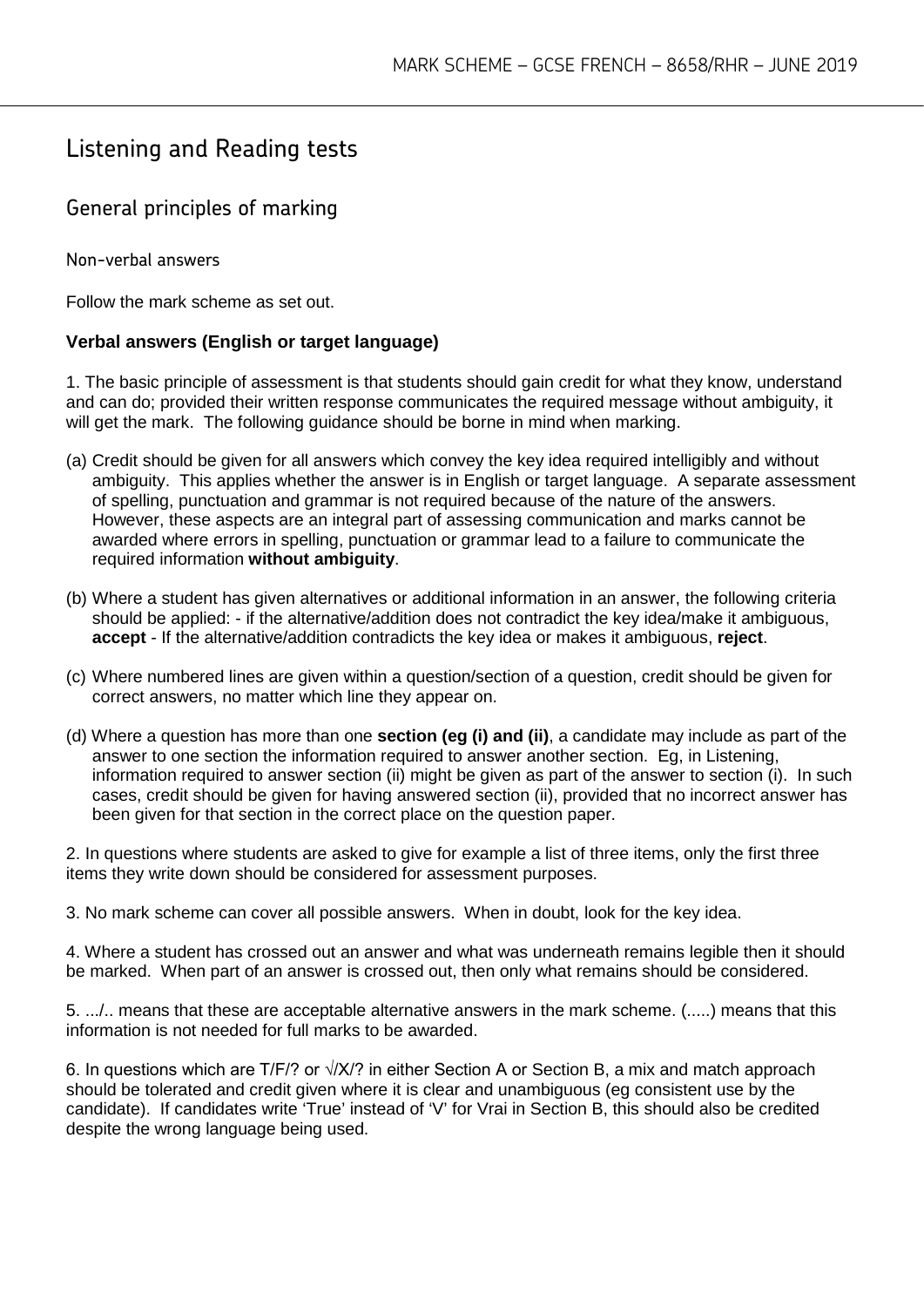7. The following general principles should be applied in relation to answers in the target language in Section B:

- (a) Incorrect personal pronouns accept (unless this causes ambiguity).
- (b) Incorrect possessive adjectives accept (unless this causes ambiguity).
- (c) Wrong gender accept (unless this causes ambiguity).
- (d) Infinitive will normally communicate without ambiguity, so should be accepted.
- (e) Wrong tense accept as long as student comprehension is not in question.
- (f) Minor spelling errors accept as long as the answer is understandable with no ambiguity. In Section B, this means that even if the spelling error results in the creation of a word in another language, including English, then provided it is a recognisable attempt at a spelling in the target language, it will be credited.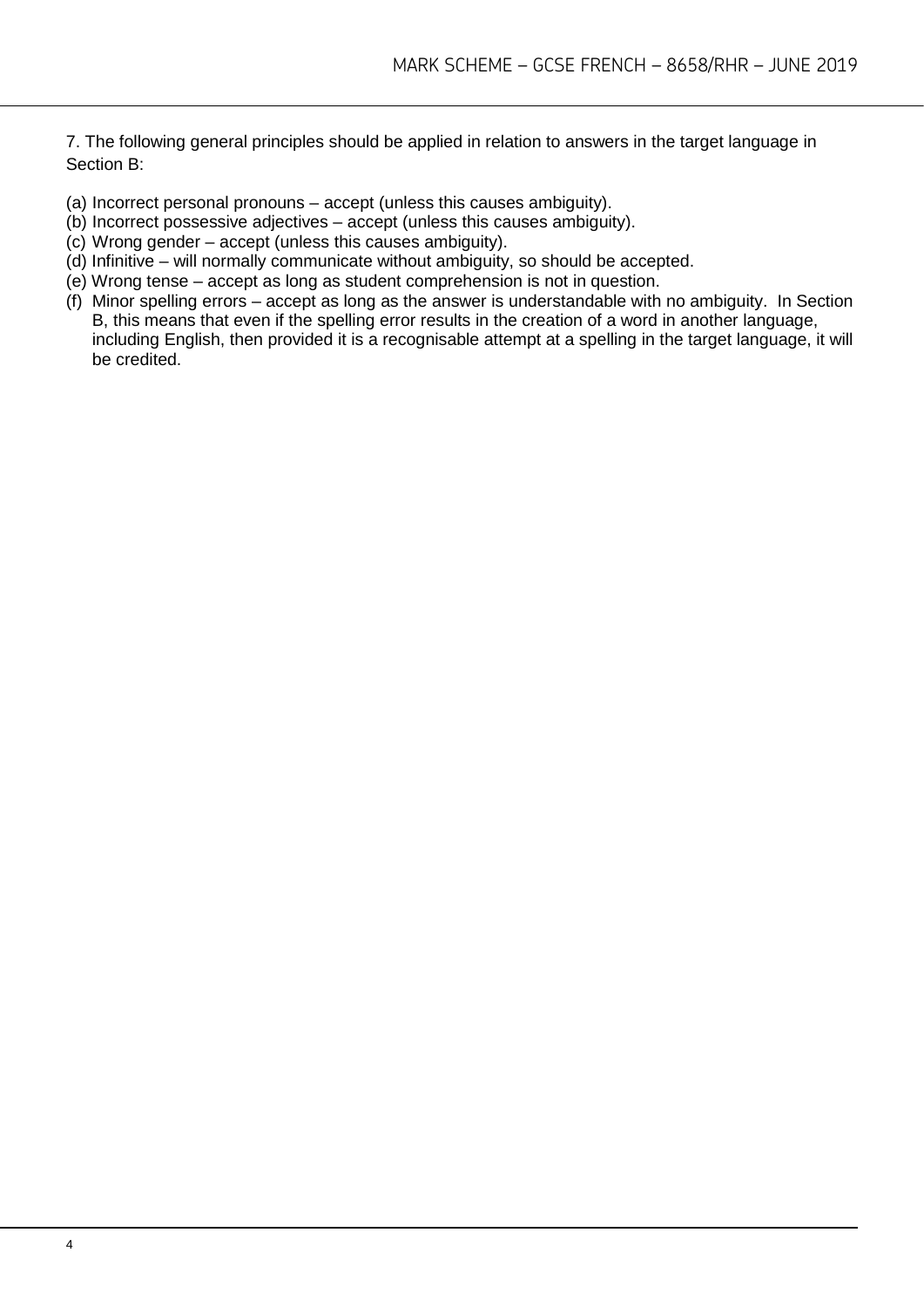| Question | <b>Accept</b> | <b>Mark</b> |
|----------|---------------|-------------|
| 01.1     | l D           |             |

| Question | Accept | <b>Mark</b> |
|----------|--------|-------------|
| 01.2     | N      |             |

| Question | <b>Accept</b> | <b>Mark</b> |
|----------|---------------|-------------|
| 01.3     | $P+N$         |             |

| Question | Accept   | <b>Mark</b> |
|----------|----------|-------------|
| 01.4     | <b>N</b> |             |

| Question | Key idea              | <b>Accept</b>    | <b>Reject</b>                                                       | <b>Mark</b> |
|----------|-----------------------|------------------|---------------------------------------------------------------------|-------------|
| 02.1     | watch/see horse races | watch horses run | take part in race/see horses<br>watch horse-riding/ horse-riding to |             |

| Question | Key idea             | <b>Accept</b>                                    | <b>Reject</b>                      | <b>Mark</b> |
|----------|----------------------|--------------------------------------------------|------------------------------------|-------------|
| 02.2     | (because of) the war | there's a war on/fighting/conflict/<br>Civil war | I violence in the North/revolution |             |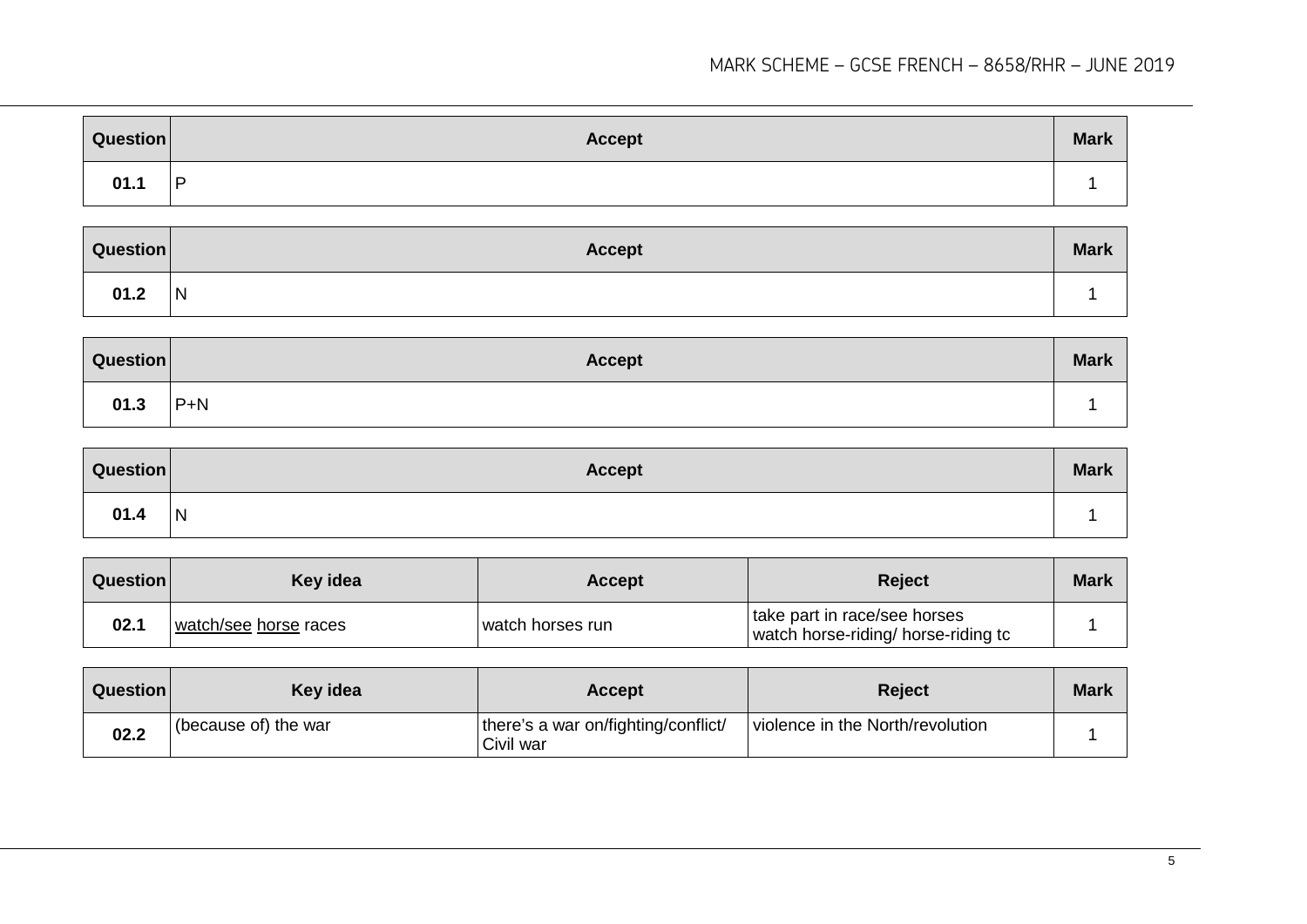| Question | Key idea                  | <b>Accept</b>            | <b>Reject</b>                                                                                                | <b>Mark</b> |
|----------|---------------------------|--------------------------|--------------------------------------------------------------------------------------------------------------|-------------|
| 02.3     | the price of hotels/rooms | accommodation (too) dear | any reference to abuse/ bad manners<br>from staff/guests<br>prices have gone up ie no reference to<br>hotels |             |

| Question | <b>Accept</b>                 | <b>Mark</b> |
|----------|-------------------------------|-------------|
| 03.1     | $\overline{\phantom{0}}$<br>- |             |

| <b>Question</b> | <b>Accept</b> | <b>Mark</b> |
|-----------------|---------------|-------------|
| 03.2            | $\mathsf{I}$  |             |

| Question | <b>Accept</b> | <b>Mark</b> |
|----------|---------------|-------------|
| 03.3     | <b>NM</b>     |             |

| Question | Accept | <b>Mark</b> |
|----------|--------|-------------|
| 03.4     | --     |             |

| Question | Accept | <b>Mark</b> |
|----------|--------|-------------|
| 03.5     | -      |             |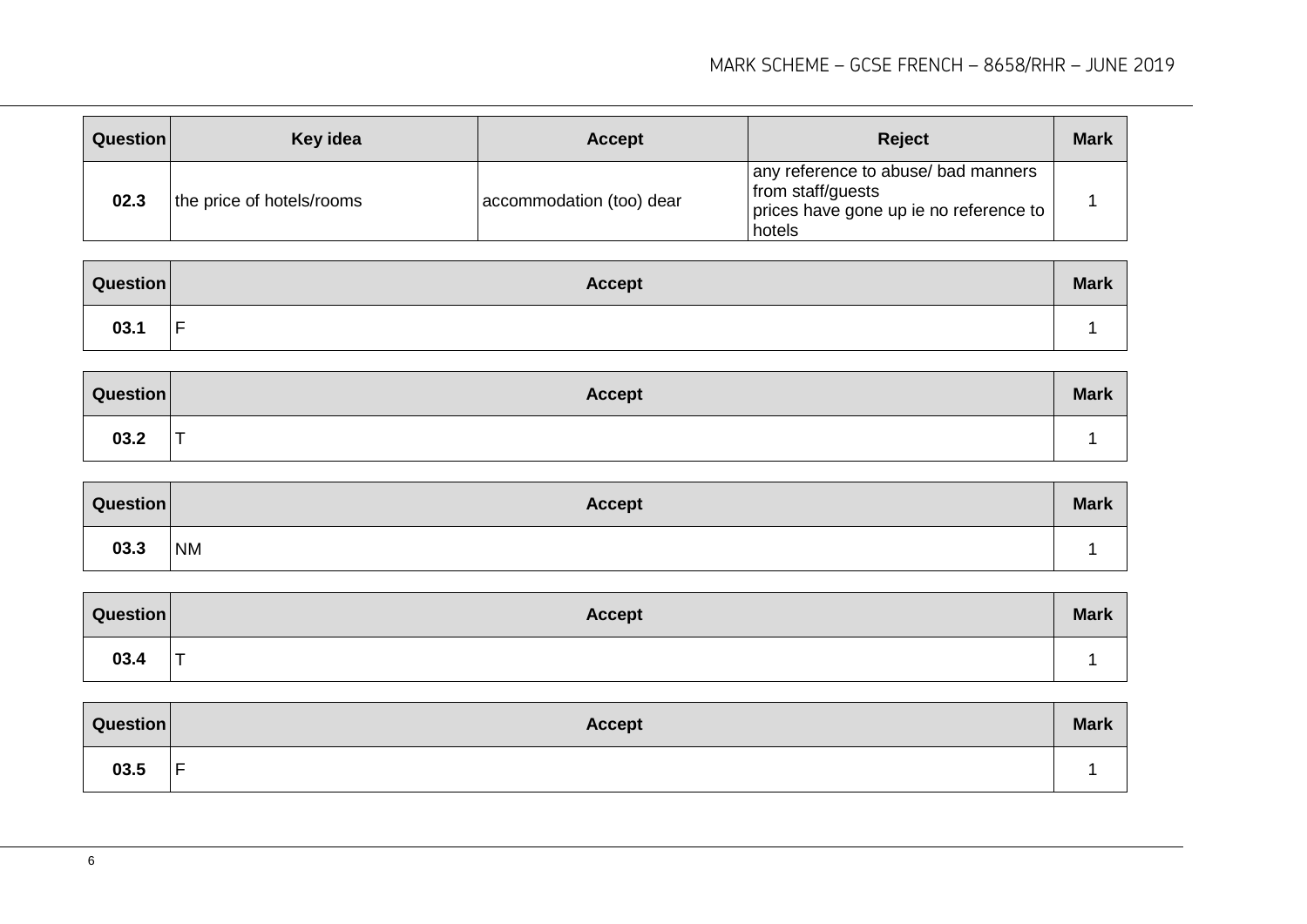| <b>Question</b> | <b>Accept</b>            | <b>Mark</b> |
|-----------------|--------------------------|-------------|
| 03.6            | $\overline{\phantom{a}}$ |             |

| Question | Accept                    | <b>Mark</b> |
|----------|---------------------------|-------------|
| 04       | $ C \tE F$ (in any order) | ◡           |

| Question | <b>Accept</b> | <b>Mark</b> |
|----------|---------------|-------------|
| 05.1     | Catherine     |             |

| Question | <b>Accept</b> | <b>Mark</b> |
|----------|---------------|-------------|
| 05.2     | Alice         |             |

| Question | <b>Accept</b> | <b>Mark</b> |
|----------|---------------|-------------|
| 05.3     | Bruno         |             |

| Question | <b>Accept</b> | <b>Mark</b> |
|----------|---------------|-------------|
| 05.4     | <b>Bruno</b>  |             |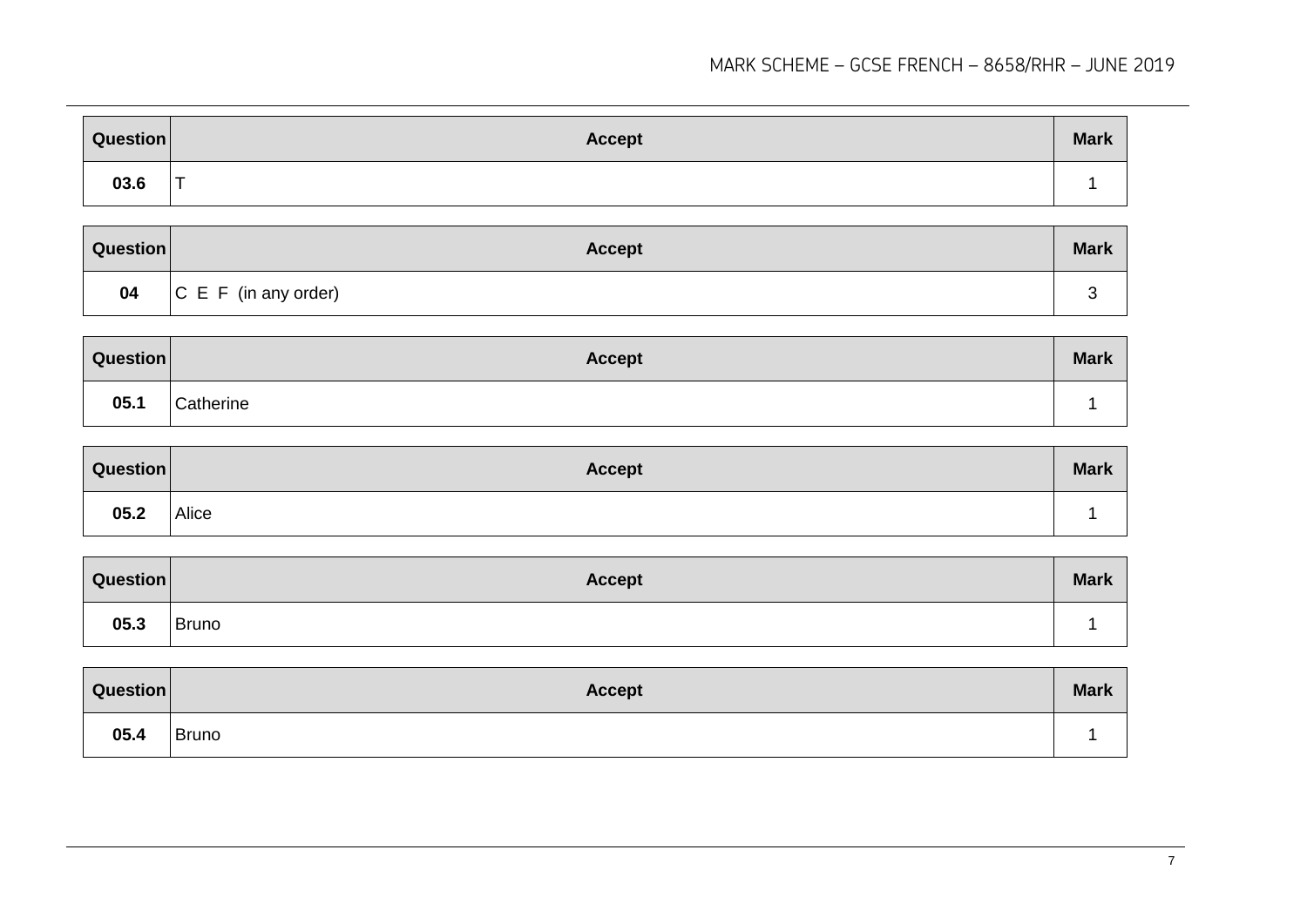| Question | <b>Accept</b> | <b>Mark</b> |
|----------|---------------|-------------|
| 06.1     | B             |             |

| Question | <b>Accept</b> | <b>Mark</b> |
|----------|---------------|-------------|
| 06.2     | A             |             |

| Question | Accept       | <b>Mark</b> |
|----------|--------------|-------------|
| 06.3     | $\sim$<br>טו |             |

| Question | Accept | <b>Mark</b> |
|----------|--------|-------------|
| 06.4     | ۱A     |             |

| Question | <b>Accept</b>   | <b>Mark</b> |
|----------|-----------------|-------------|
| 06.5     | $\sqrt{2}$<br>◡ |             |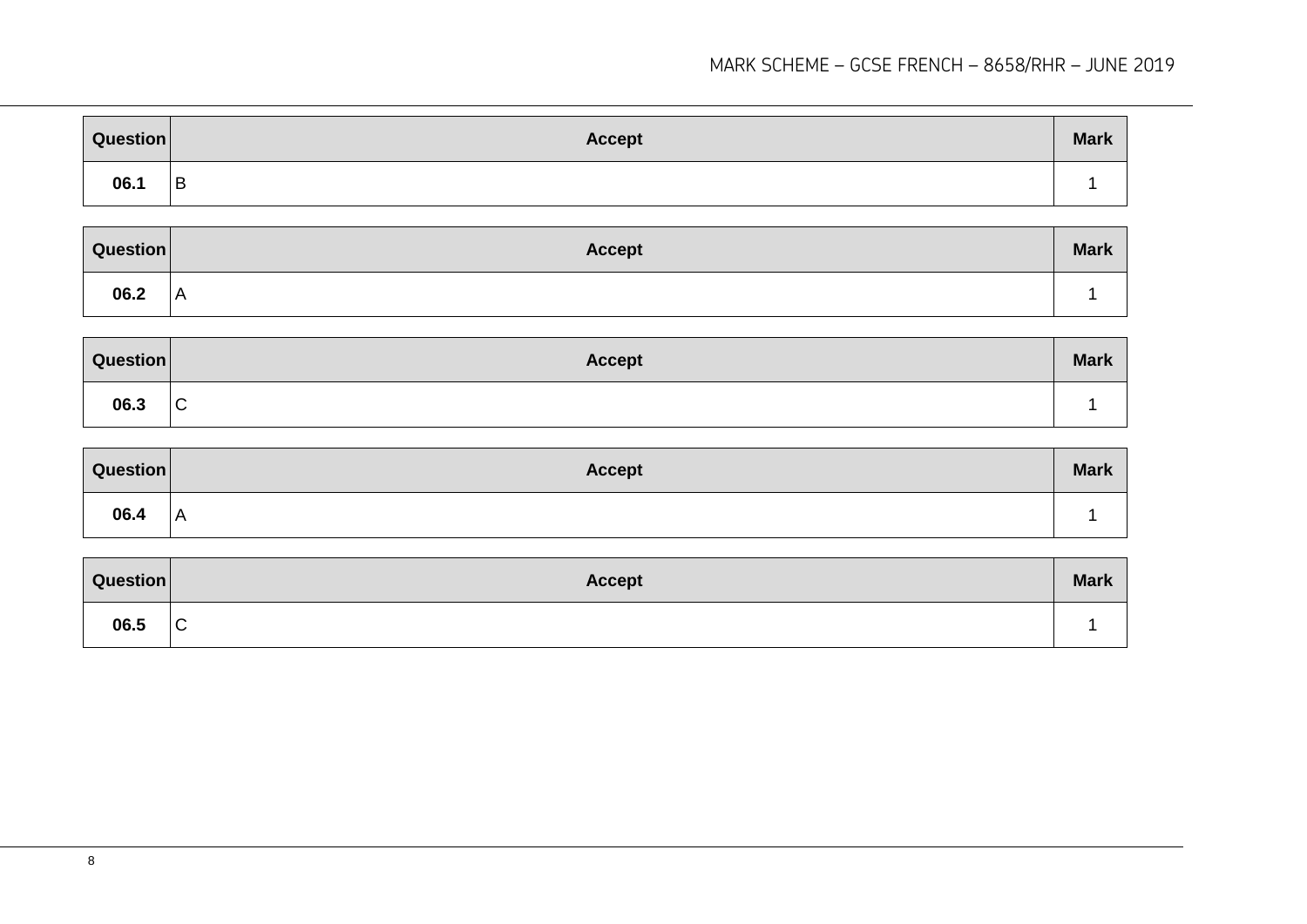| Question | Key idea                                       | <b>Accept</b>                                                                                           | <b>Reject</b>                   | <b>Mark</b> |
|----------|------------------------------------------------|---------------------------------------------------------------------------------------------------------|---------------------------------|-------------|
| 07.1     | <b>Advantages</b><br>she didn't have to travel | she lived two hours away from<br>school/ she now lives close(r) to<br>school                            |                                 |             |
|          | she could do the subject she wanted            | she had more choice of subjects/<br>options/ studies<br>she wanted to do (plastic) arts /<br>(fine) art | subjects other than art-related | 2           |
|          |                                                | answers in present tense                                                                                |                                 |             |

| <b>Question</b> | Key idea                                                                                                 | <b>Accept</b>                                                                                                                                                                 | <b>Reject</b>                                        | <b>Mark</b> |
|-----------------|----------------------------------------------------------------------------------------------------------|-------------------------------------------------------------------------------------------------------------------------------------------------------------------------------|------------------------------------------------------|-------------|
| 07.2            | <b>Disadvantages</b><br>the rooms were not individual/ private/<br>single<br>she didn't know anyone else | she had to share a room/lack of<br>privacy<br>frightened of living with people she didn't know a lot about her room-<br>didn't know / strangers<br>accept past/present tenses | living with people she didn't get on with<br>mate(s) |             |

| Question | <b>Accept</b>  | <b>Mark</b> |
|----------|----------------|-------------|
| 08.1     | $\overline{A}$ |             |

| Question | <b>Accept</b> | <b>Mark</b> |
|----------|---------------|-------------|
|----------|---------------|-------------|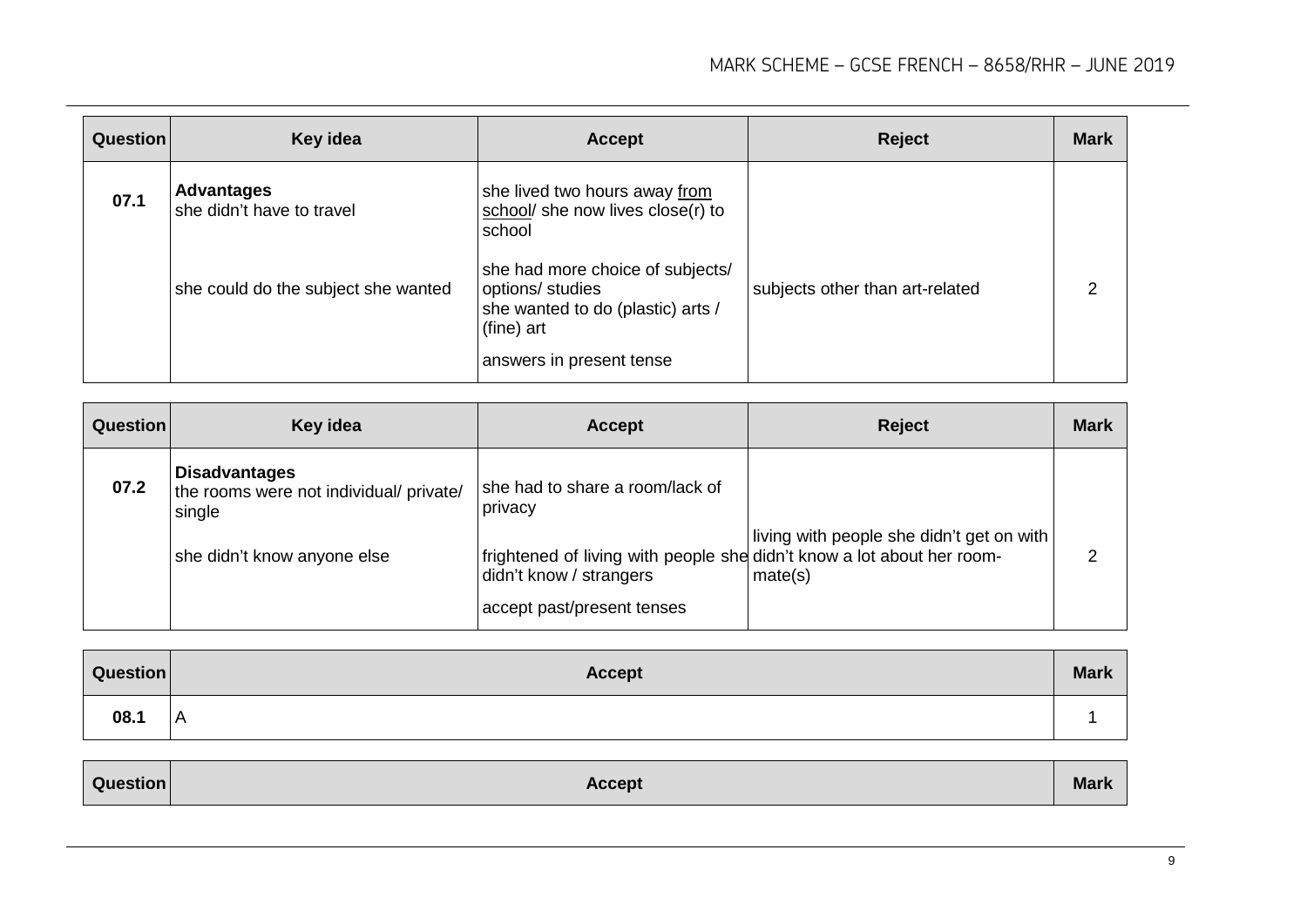| 08 |  |  |
|----|--|--|
|    |  |  |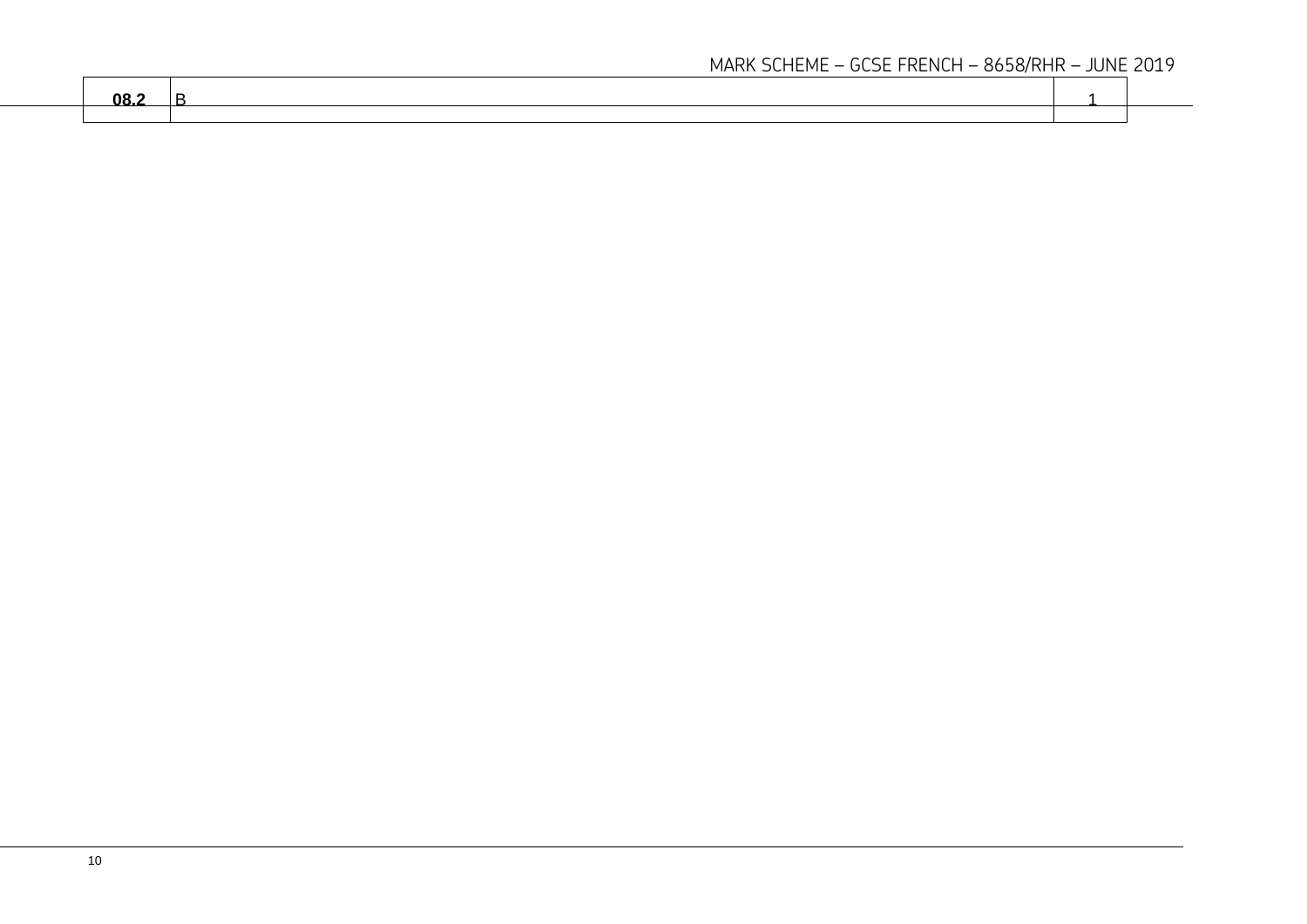| Question | <b>Accept</b> | <b>Mark</b> |
|----------|---------------|-------------|
| 08.3     | A             |             |

| Question | <b>Accept</b> | <b>Mark</b> |
|----------|---------------|-------------|
| 08.4     | $\mathsf{C}$  |             |

| Question | Key idea                                           | <b>Accept</b>          | <b>Reject</b>                                                                                                                                                  | <b>Mark</b> |
|----------|----------------------------------------------------|------------------------|----------------------------------------------------------------------------------------------------------------------------------------------------------------|-------------|
| 09.1     | leurs détails (personnels) ne sont pas<br>protégés | Lifting of paragraph 2 | I wrong copying eg ils sont anxieux tc<br>$\mathsf I$ Too much copying e.g. 1 <sup>st</sup> and 2 <sup>nd</sup><br> paragraphs <br>Leurs détails personnels tc |             |

| Question | Key idea                                 | <b>Accept</b>                                      | <b>Reject</b>                 | <b>Mark</b> |
|----------|------------------------------------------|----------------------------------------------------|-------------------------------|-------------|
| 09.2     | les profils d'utilisateurs (de Facebook) | les utilisateurs tc/l'identité des<br>utilisateurs | les profils ont été (ouverts) |             |

| <b>Question</b> | Key idea                | <b>Accept</b>                   | <b>Reject</b>                                                                                   | <b>Mark</b> |
|-----------------|-------------------------|---------------------------------|-------------------------------------------------------------------------------------------------|-------------|
| 09.3            | prendre des précautions | il faut prendre des précautions | Tabandonner les réseaux<br>Too much copying eg il ne faut pas<br>abandonner pas les réseaux etc |             |

| <b>Question</b> | Key idea | <b>Accept</b> | Reject | <b>Mark</b> |
|-----------------|----------|---------------|--------|-------------|
|-----------------|----------|---------------|--------|-------------|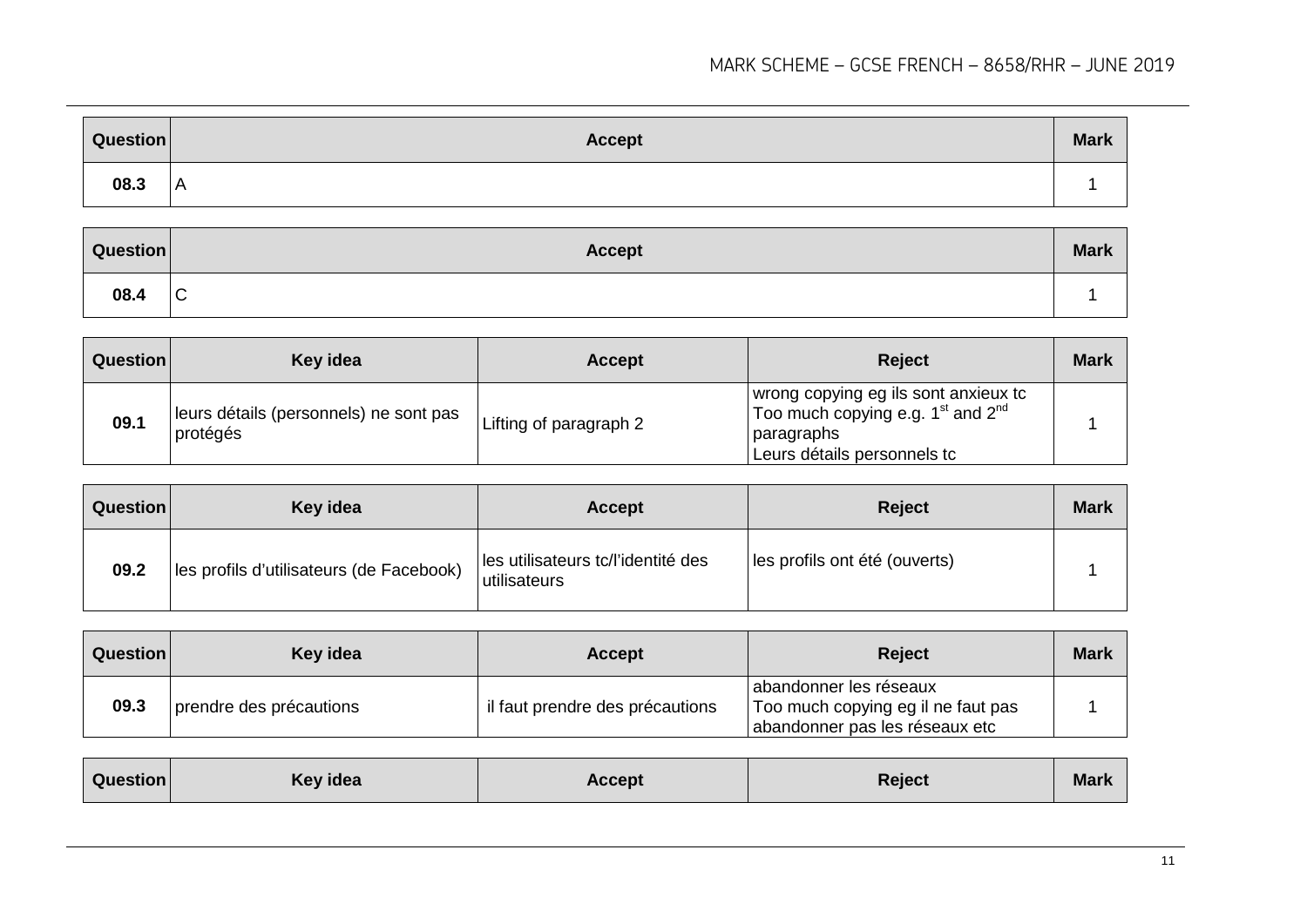| 09.4 | :) pire<br>(encore)<br>deviendra | sera pire | pas améliorée<br>s est<br>ne.                           |  |
|------|----------------------------------|-----------|---------------------------------------------------------|--|
|      |                                  |           | /thinc<br>future<br>convey<br>. doesn<br>Anvi<br>the fl |  |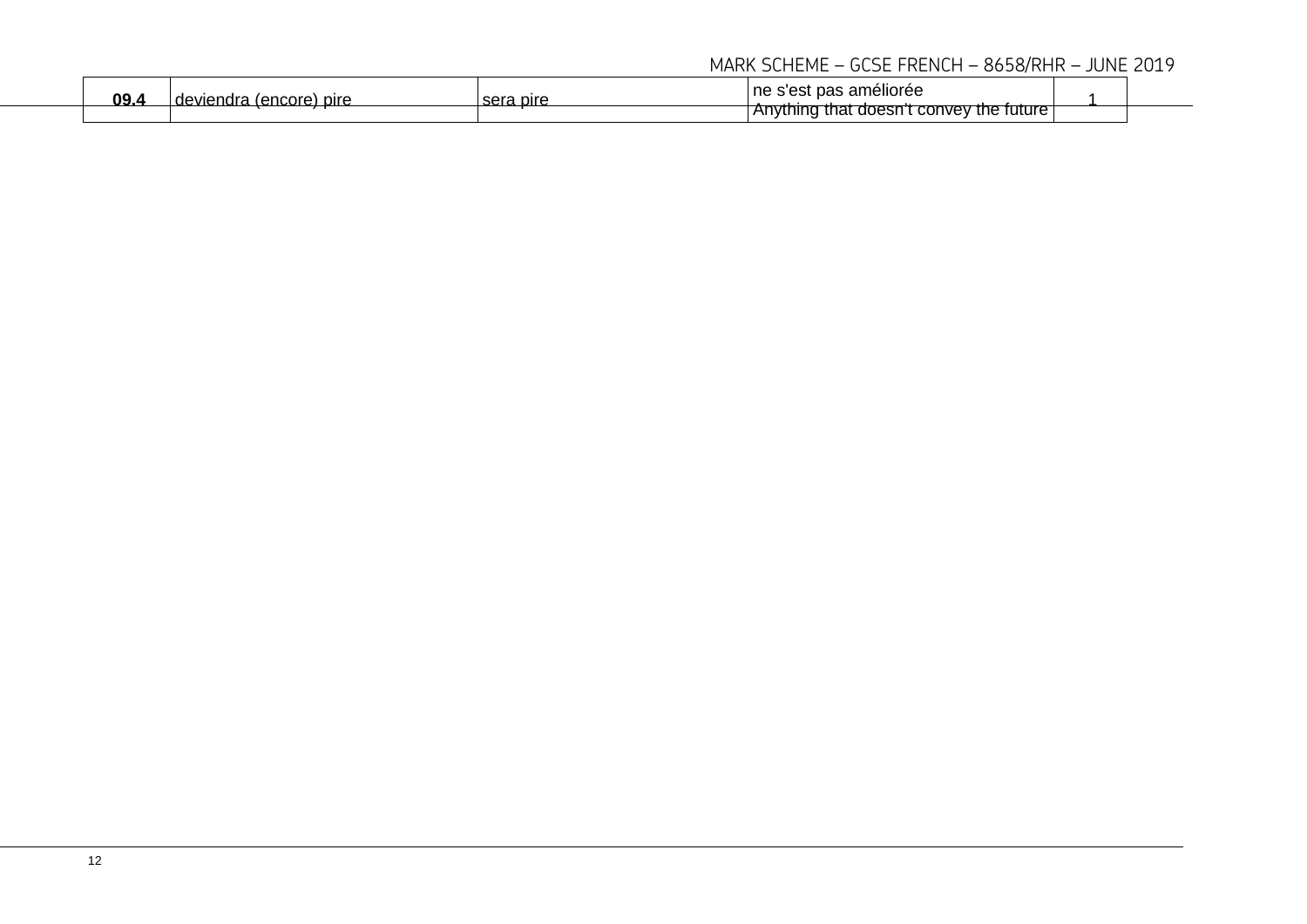| Question | Accept | <b>Mark</b> |
|----------|--------|-------------|
| 10.1     | ำ \.   |             |

| Question | <b>Accept</b> | <b>Mark</b> |
|----------|---------------|-------------|
| 10.2     | PM            |             |

| Question | <b>Accept</b> | <b>Mark</b> |
|----------|---------------|-------------|
| 10.3     | $\mathsf{V}$  |             |

| Question | Accept | <b>Mark</b> |
|----------|--------|-------------|
| 10.4     | -<br>- |             |

| Question | <b>Accept</b> | <b>Mark</b> |
|----------|---------------|-------------|
| 10.5     | PM            |             |

| Question | <b>Accept</b> | <b>Mark</b> |
|----------|---------------|-------------|
| 10.6     | $\mathsf{L}$  |             |